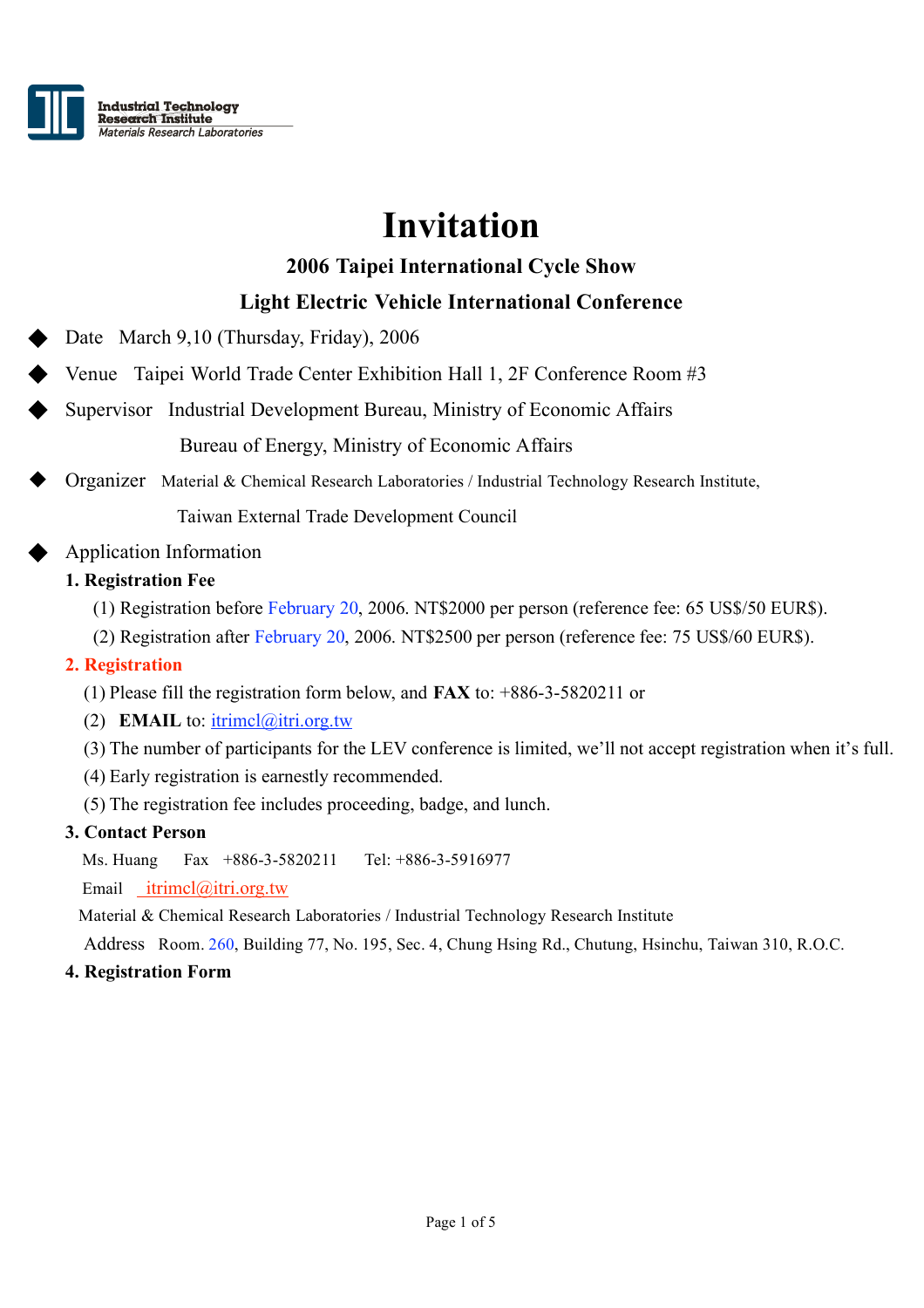## **Taipei International Cycle Show 2006 Light Electric Vehicle International Conference --Registration Form**

Please complete the following contact information. All fields with a red asterisk (\*) are required to be filled.

| Last Name*                                       |                                                                                                                                                                           | <b>First Name*</b>   |        |                          |  |
|--------------------------------------------------|---------------------------------------------------------------------------------------------------------------------------------------------------------------------------|----------------------|--------|--------------------------|--|
| Company*                                         |                                                                                                                                                                           | <b>Title</b>         |        |                          |  |
| <b>Mobile Phone</b>                              |                                                                                                                                                                           | Country *            |        |                          |  |
| Passport NO. *                                   |                                                                                                                                                                           |                      |        |                          |  |
| <b>Address</b>                                   |                                                                                                                                                                           |                      |        |                          |  |
| $E$ -mail*                                       |                                                                                                                                                                           |                      |        |                          |  |
| Telephone*                                       | $)- Ext.($<br>$) - ($                                                                                                                                                     |                      |        |                          |  |
| Lunch*                                           | Vegetarian<br>$\Box$                                                                                                                                                      |                      | $\Box$ | Regular (non-vegetarian) |  |
| <b>Registration Fee</b><br>Before Feb. 20,2006 * | $\square 2000$ NT\$                                                                                                                                                       | $\Box$ 65 US\$       |        | $\square$ 50EUR\$        |  |
| <b>Registration Fee</b><br>After Feb. 20,2006 *  | $\Box$ 2500 NT\$                                                                                                                                                          | $\Box$ 75 US\$       |        | $\Box 60$ EUR\$          |  |
| <b>Additional Proceedings:</b><br>$2005$ year*   | $\square$ 500 NT\$/ea                                                                                                                                                     | $\square 16$ US\$/ea |        | $\Box$ 12EUR\$/ea        |  |
| <b>Additional Proceedings:</b><br>$2006$ year*   | $\square$ 1000 NT\$/ea                                                                                                                                                    | □33 US\$/ea          |        | $\square$ 25EUR\$/ea     |  |
| Enclosed *<br><b>Total</b>                       |                                                                                                                                                                           |                      |        |                          |  |
|                                                  | Use credit card only. And due to the payment gateway, all credit card payments<br>will be charged at NTS amount.<br>I authorize ITRI to charge my: □VISA □MasterCard □JCB |                      |        |                          |  |
|                                                  |                                                                                                                                                                           |                      |        |                          |  |
|                                                  |                                                                                                                                                                           |                      |        |                          |  |
| Payment*                                         |                                                                                                                                                                           |                      |        |                          |  |
|                                                  |                                                                                                                                                                           |                      |        |                          |  |
|                                                  |                                                                                                                                                                           |                      |        |                          |  |
|                                                  |                                                                                                                                                                           |                      |        |                          |  |

Fax 03-5820211 Ms. Huang or e-mail  $itrimcl@itri.org.tw$ </u>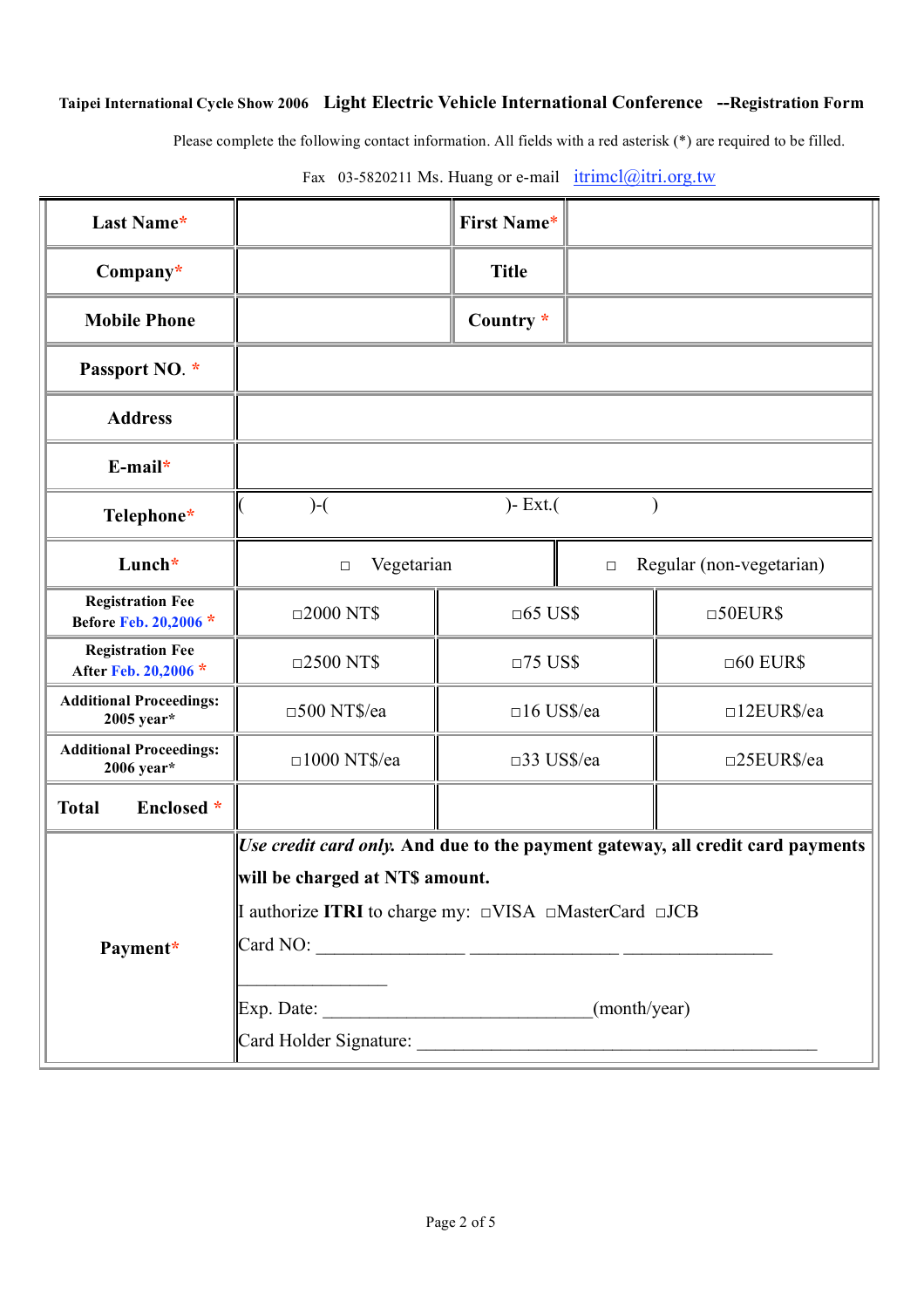

# **TWTC Exhibition Hall 1, 2nd Floor**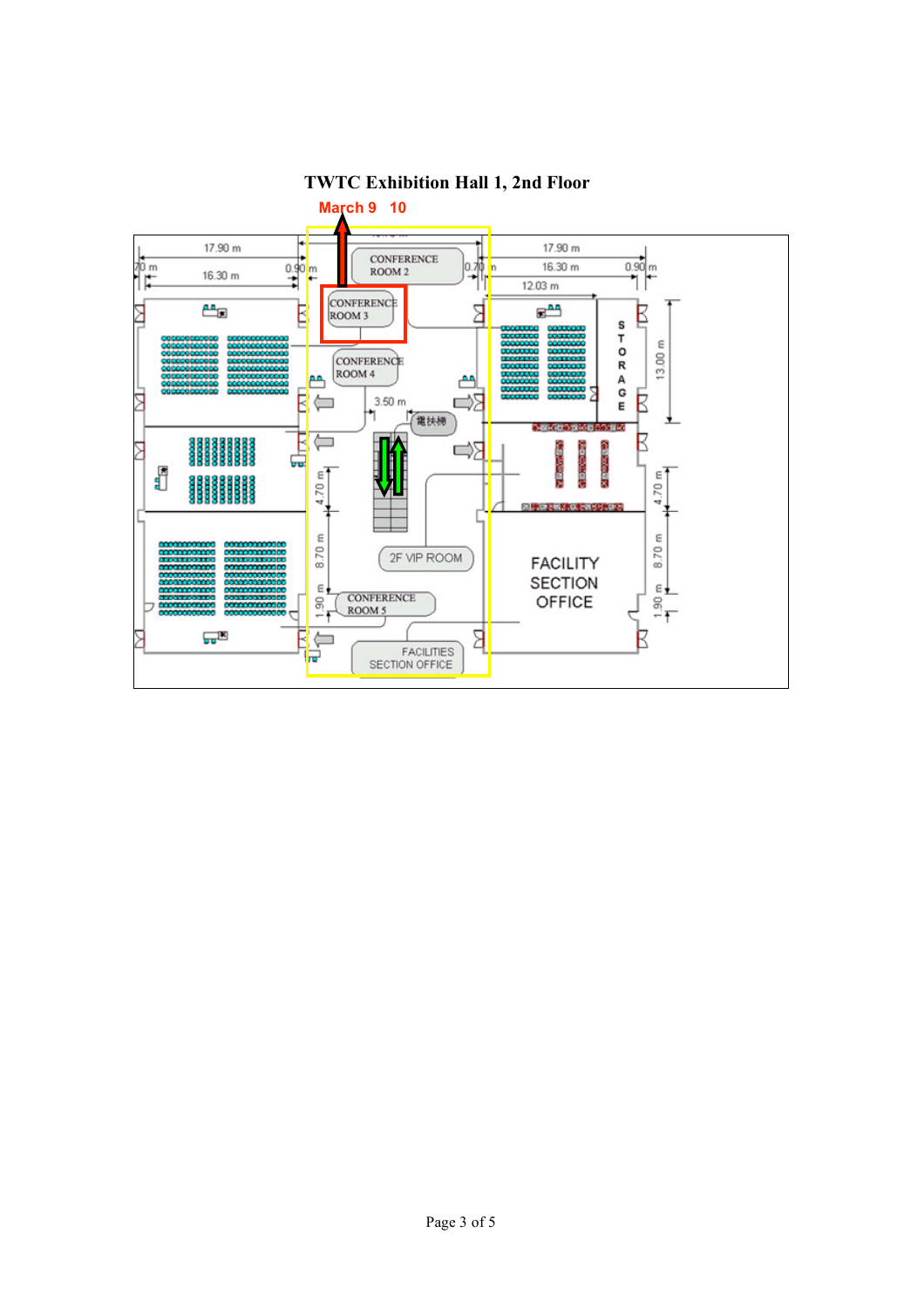# **2006 Taipei International Cycle Show Light Electric Vehicle International Conference**

With the pressing needs of environmental protection, "green production" and "green consumption" has become an important global concern. The pollution and oil consumption from all vehicles used in metropolitan areas are drawing more attentions. Taiwan's government believe that it's good timing to promote development of electric vehicles and has listed high efficiency light electric vehicle into " Challenge 2008: Key project of national development plan (2002- 2007)", which aimed to make Taiwan into the global center of light electric vehicle design, R&D, production and marketing center. In recent years, Taiwan has established a profound LEV industry, including electric bike, electric scooter, electric mobility and small electric scooter.

Light Electric Vehicle International Conference and Exhibition has become one of the major attractions in Taipei Cycle Show during last two years. The LEV International Conference and Exhibition, co-organized by Material and Chemical Laboratories/ Industrial Technology Research Institute (MCL/ITRI) and Taiwan External Trade Development Council (TAITRA), will be held on March 9 &10 and will invite speakers from USA, Germany, Japan, Switzerland, Italy, Belgium, China and Taiwan. More than 250 attendees are expected to participate the conference and 18 major LEV key players are expected to join the Cycle Show.

## **Program**

| <b>Schedule</b>                    | <b>Topic</b>                                                                | <b>Speaker</b>                                                 |  |  |
|------------------------------------|-----------------------------------------------------------------------------|----------------------------------------------------------------|--|--|
| $30 - 09$ 30<br>08                 | Registration & Morning Tea                                                  |                                                                |  |  |
| $30~10$ 00<br>09                   | LEV Conference Opening                                                      |                                                                |  |  |
| Session A                          | Session Chairman: Mr. BM Lin                                                |                                                                |  |  |
| $00~10$ 40<br>10                   | Product Tests, and LEV Product Segments and their<br><b>Battery Options</b> | Mr. Hannes Neupert<br>ExtraEnergy/Germany                      |  |  |
| $40 - 11$<br>10<br>20              | <b>Tools to Market LEVs Successfully</b>                                    | Mrs. Susanne Bruesch<br><b>Bike Europe/Germany</b>             |  |  |
| $20 - 12$ 00<br>11                 | NewRide - LEV Promotion in Switzerland                                      | Mr. Urs Schwegler<br>Buero fuer<br>Verkehrsplanung/Switzerland |  |  |
| $12 \t 00~13 \t 40$                | Lunch                                                                       |                                                                |  |  |
| <b>Session B</b>                   | Session Chairman: Mr. Ed Benjamin                                           |                                                                |  |  |
| $40 - 14$<br>20<br>13              | LEV Business in Shanghai Sales and Service                                  | Mr. Ding Wu Chen<br>EV S+S/China                               |  |  |
| $20 - 15$<br>14<br>00 <sup>0</sup> | LEV development at Tokyo R&D                                                | Mr. Masao Ono<br>Tokyo R&D/Japan                               |  |  |
| $00~15$ 30<br>15                   | Coffee Break                                                                |                                                                |  |  |
| Session C                          | Session Chairman: Mr. Hannes Neupert                                        |                                                                |  |  |
| $30~16$ 10<br>15                   | LEV Rental Service with GPS Support in Italian<br>Cities                    | Mr. Alessandro Pavoni<br>HTMWorld/Italy                        |  |  |
| $10 - 16$<br>50<br>16              | Is there a U.S. market? If so – for what and when?                          | Mr. Eric Sundin                                                |  |  |

March 9,2006 Place: Room#3, 2<sup>nd</sup> Floor, Hall 1, Taipei International Trade Center